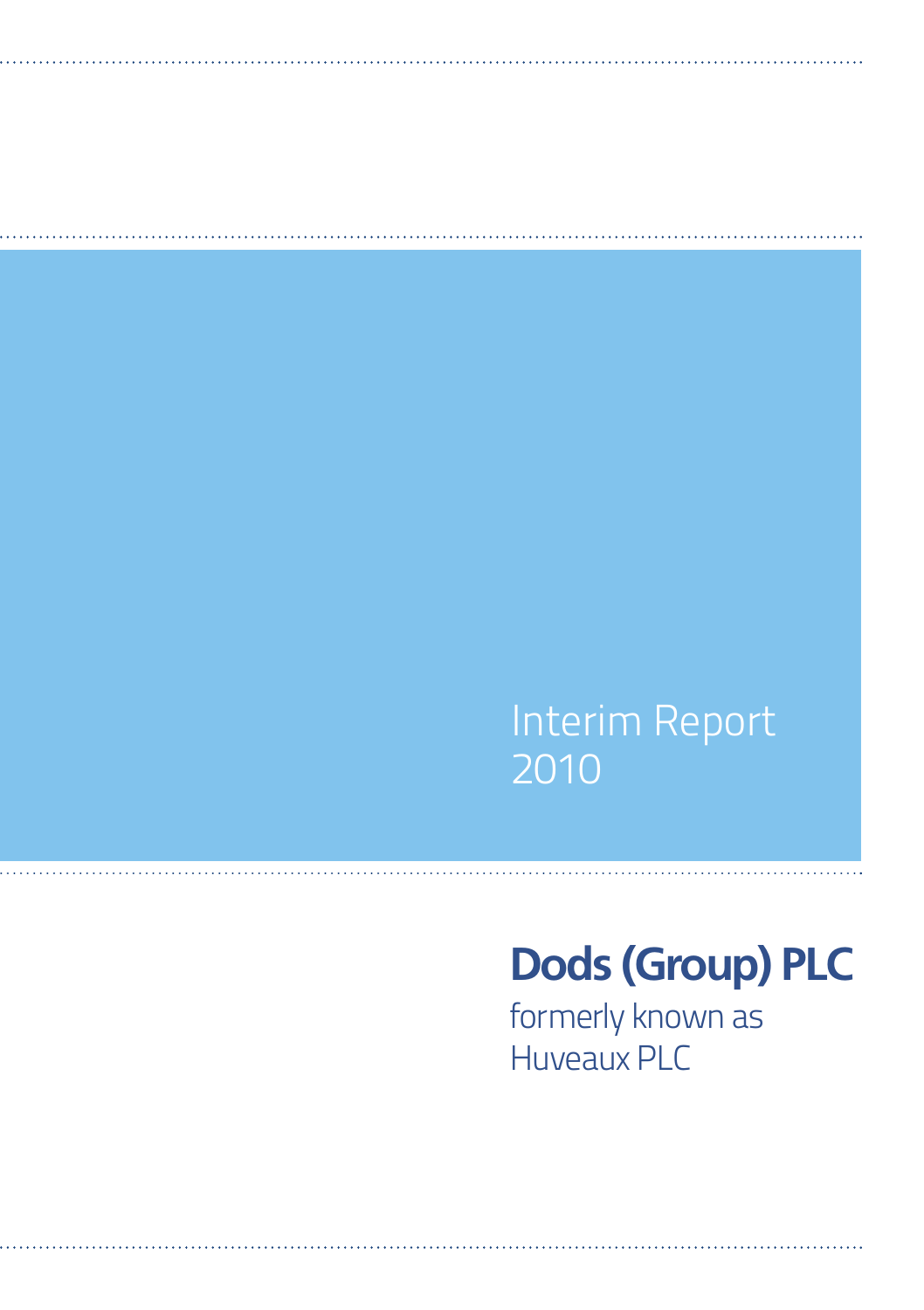Dods operates in the Political Communications Market. We provide quality information and intelligent solutions to both the public and private sectors. Our purpose is to drive professional improvement through all media, enabling our customers to know more and perform better.

In the nine years since our formation we have established ourselves as the leading provider of:

- Political information, and public affairs communications in the UK and European Union
- Learning and training to the UK public sector

The Group currently employs 200 people and operates at the forefront of its selected markets in the UK, France and Belgium.

### **Contents**

- 1 Interim Results for the six months ended 30 June 2010
- **2 Operating And Financial Review**
- 5 Consolidated Income Statement
- 6 Consolidated Statement of Comprehensive Income
- 7 Consolidated Statement of Financial Position
- 8 Consolidated Statement of Changes In Equity
- 9 Consolidated Statement of Cash Flows
- 10 Notes to the Accounts
- 15 Schedule A
- 16 Shareholder Information
- 17 Directory, Secretary and Advisors Corporate Directory

### Quality Information | Intelligent Solutions Interim Results for the six months ended 30 June 2010

### **Financial Highlights**

- Revenue at **£7.9m** (2009: £11.3m)
- Revenue from retained business at **£6.3m** (2009: £7.2m) \*
- EBITDA at a loss of **£0.3m** (2009: profit of £0.4m)\*\*
- **EBITDA** from retained business at a loss of **£0.2m** (2009: profit of £0.1m)
- Normalised Loss before tax of **£0.6m** (2009: loss of £0.1m)\*\*\*
- Loss before tax of **£1.6m** (2009: loss of £1.2m)
- Operating cash inflow **£0.3m** (2009: £0.8m)
- Final decision on dividend payment deferred pending the outcome of ongoing discussions re possible Offer

### **Operational Highlights**

- **Successful disposal** of Education Division in March 2010
- **Strong performance** given cyclicality of trading and the timing of the UK General Election
- Coalition Government providing **significant opportunities** within Parliament portfolio
- Public Sector cuts having effect within Political Knowledge – but provides **opportunities going into 2011**
- **Strong balance sheet** with net cash and positive cash flow

| <b>Summary of Results</b>            | Six months to<br>30 June 2010<br><b>Unaudited</b><br>£'000 | Six months to<br>30 June 2009<br>Unaudited<br>£'000 |
|--------------------------------------|------------------------------------------------------------|-----------------------------------------------------|
| <b>Total Revenue</b>                 | 7,853                                                      | 11,281                                              |
| Revenue from Retained Business       | 6,303                                                      | 7,219                                               |
| EBITDA**                             | (273)                                                      | 360                                                 |
| <b>EBITDA</b> from Retained Business | (185)                                                      | 119                                                 |
| Normalised loss before tax***        | (593)                                                      | (85)                                                |
| Loss before tax                      | (1, 574)                                                   | (1,244)                                             |
| Loss per share (basic)               | (1.71)p                                                    | $(0.98)$ p                                          |

\* Retained business is excluding the sold Education division.

\*\* EBITDA is calculated as earnings before interest, tax, depreciation, amortisation of intangible assets acquired through business combinations, share based payments and non-trading items.

\*\*\* Normalised profit is stated before amortisation of intangible assets acquired through business combinations, share based payment charges, discontinued operations and non-trading items and related tax.

The Board believes that these measures provide additional guidance to the statutory measures of performance of the business. These measures are not defined under adopted IFRS and therefore may not be directly comparable with other companies' adjusted profit measures.

Non-trading items are items which, in management's judgement, need to be disclosed by virtue of size, incidence or nature. Such items are included within the income statement caption to which they relate and are separately disclosed either in the notes to the consolidated financial statements or on the face of the consolidated income statement.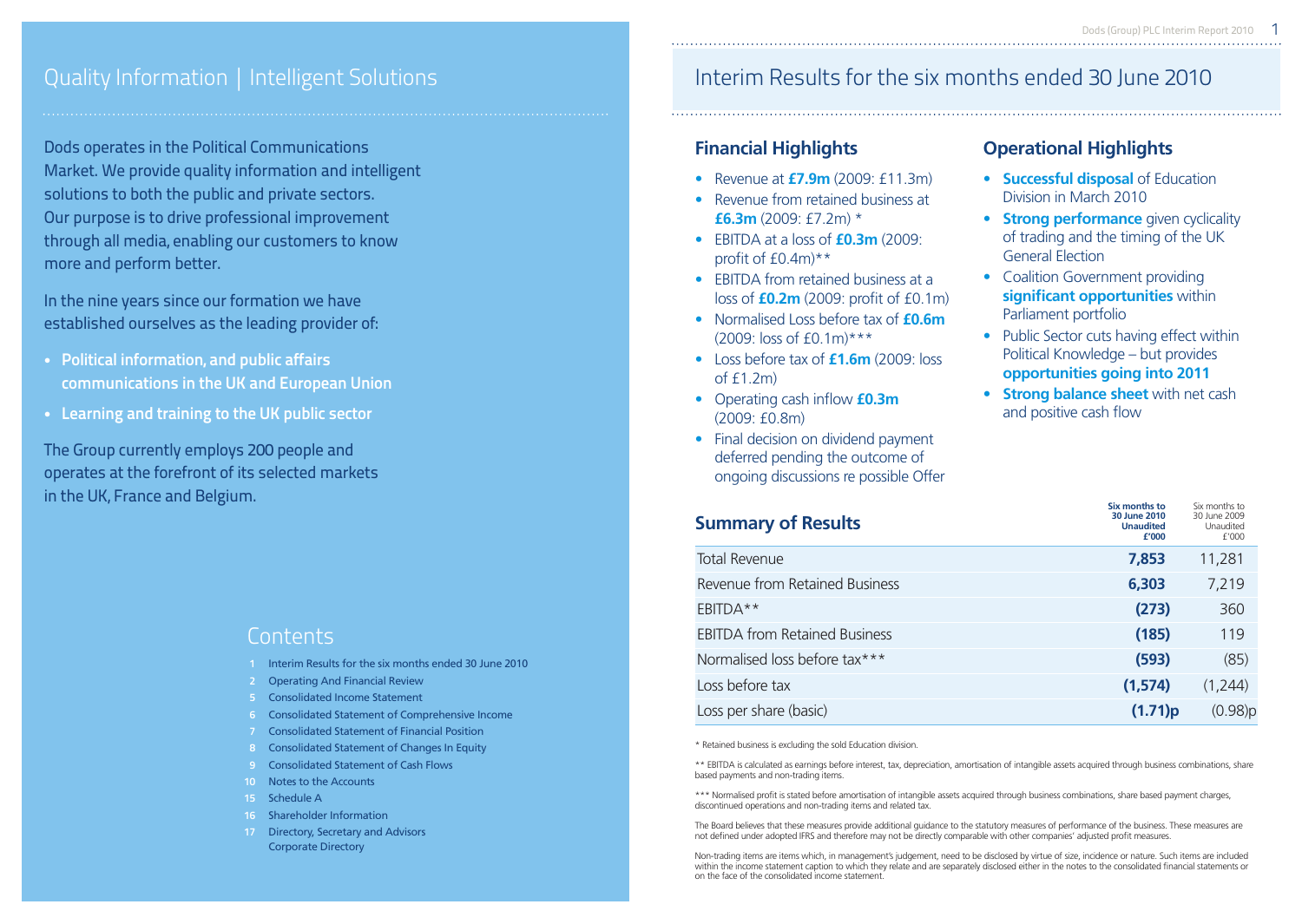## Operating And Financial Review

### **Summary**

"The disposal of the Education Division was reported in our Year End results in March 2010. Following this disposal the Group has continued to develop as the leading political communications company in the UK and the EU.

The UK General Election has led to fundamental changes in the political marketplace, with knock-on impacts across the portfolio. The new coalition has increased the demand for parliamentary information, while the Public Sector cuts have had a short term negative effect on our open courses training business. Our Government unit has benefited from the perception amongst our clients that there are increased opportunities created by the proposed "privatisation" of Civil Service functions. Dods is well placed to benefit from the significant changes in the procurement of learning and development services by Government in the medium term.

The Board is conscious of the challenges across its markets over the remainder of 2010 and the limited visibility prior to the outcome of the Comprehensive Spending Review on October 20th, but believe that the net short-term effect of the above will not materially affect the outcome of the Group for the full year in 2010. The opportunities for organic growth in the medium term significantly exceed the threats."

### **Group Performance**

The first half of 2010 saw revenue of £7.9m (2009: £11.3m). The 2009 numbers include the Education Division, which was sold in March 2010. Excluding this business, retained revenue moved from £7.2m in 2009 to £6.3m in 2010.

Within revenue from retained businesses, the main factor behind the fall in revenue was the UK General Election. This both created a hiatus before the May Election (including purdah in the Civil Service), but also moved a significant number of events (including one Civil Service Live Regional event) and advertising campaigns into the second half of the year.

EBITDA decreased from £0.4m to a loss of £0.3m in aggregate, and from £0.1m to a loss of £0.2m on the retained businesses. This reflects the movement of revenue into the second half of the year, as noted above.

The basic loss per share was 1.71 pence (2009: 0.98 pence).

### **Operating Review**

### Political Division

Revenue in the Political Division fell from £7.2m to £6.3m and EBITDA was at £0.3m (2009: £0.6m).

The cyclical nature of the Division was exacerbated in the first half of 2010 by the UK General Election. The hiatus before the Election was in line with our expectations, but created a slower first quarter than in previous years and delayed of a number of events until after the Election. While June did show a good pick-up in business across the portfolio, the bulk of Group revenue will again be reported in the second half of the year.

The underlying business continues to trade strongly, with a continued importance of the digitally distributed information products. The UK Monitoring and EU Monitoring products both continue to show high retention rates and good levels of new business. The UK product is 14% ahead of 2009 revenue, while the EU product shows 12% growth. In addition, 2010 has seen the launch of the new Dods People product (formerly dodonline) which has significantly better functionality and data. This has sold particularly well post-Election.

Within the Government portfolio, the effect of the Election is clear. In the first half of 2009, the portfolio included one Civil Service Live Regional event and 10 smaller events. In contrast, in 2010 the Regional event was moved to the end of the year and only 5 smaller events were held. In the second half of the year, the portfolio will see Civil Service Live, one Civil Service Live Regional event and a significant increase in smaller events. In addition, Dods will be running a significant event on the theme of outsourcing of Civil Service functions.

While the Political Knowledge portfolio showed 24% revenue growth in 2009, the Election in May resulted in a much quieter half year for the Westminster Briefings unit. This unit delivered revenues 50% lower than the equivalent period in 2009 – a combination of the lack of policy changes prior to the Election and purdah in the immediate run up to the Election. The increase in new policy initiatives post Election and the need for information pertaining to the new coalition government will show this trend reverse in the second half of the year. Our Westminster Explained training business has taken the brunt of the government department cuts.

The Parliament portfolio was also affected by the Election. The House Magazine had a quieter run up to the Election, but then had a very strong post-Election boost, including a very successful Photoguide to the new parliament. As with the Government portfolio, the Parliament portfolio ran about half the number of events in the first half of the year compared with the same period in 2009, but has a very strong events programme scheduled for the latter half of the year, a significant proportion of which are already contracted.

The European portfolio was unaffected by the Election – and showed 5% growth over the 2009 performance. All areas were strong, but the largest growth was in events where we now have a settled team – which delivered 10 events in the half year, compared with 5 in 2009.

Our French political business, Le Trombinoscope, publishes its main Directories in the second half of the year. The first half of the year is therefore relatively quiet in terms of revenue.

In 2009, Fenman was restructured with the DVD/Manual element of the business refocussed on DVDs and reduced in the size of its overhead. In the first half of 2009 there was a "sell off" of the older product, while in 2010 sales were greatly reduced, but with a higher margin. Training Journal has also been refocussed, with a recently re-launched website.

Since the end of the first half of the year, Civil Service Live was held at Olympia in London. Despite the uncertainty caused by the Public Sector cuts, the event was a great success – with the new government using it as a platform to present its plans to the Civil Service. Attendees included 20 new Ministers, including David Cameron, Vince Cable, Francis Maude, George Osborne and Nick Clegg. 2010 saw a development in that the Senior Civil Service itself ran events at the Exhibition, resulting in 1,800 attendees from the Senior Civil Service, approximately 50% of the universe. The Prime Minister's speech was broadcast live on News 24 and ITN.

### Education Division (Discontinued)

The discontinued Education Division had first half revenues of £1.6m (2009: £4.1m) and EBITDA of a loss of £0.1m (2009: Profit of £0.2m).

The results are for the period up until the 19th March 2010 (and the full six months in 2009), the date on which the Division was sold to Harper Collins.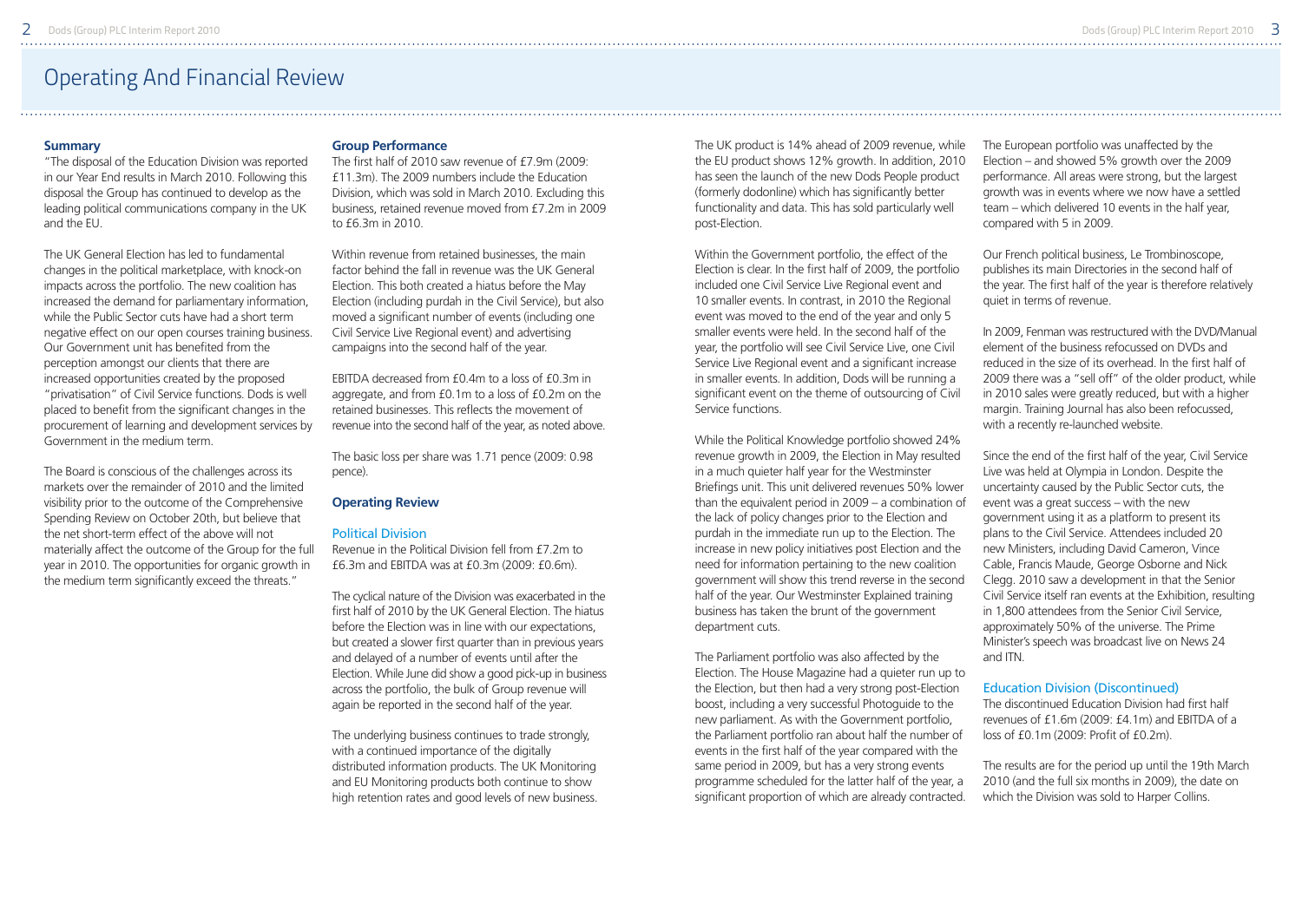## Operating and Financial Review continued Consolidated Income Statement

### **Financial Review**

The sale of the Education Division allowed the Group to repay all of the outstanding debt with Bank of Scotland. At 30th June 2010, net cash in the Group amounted to £1.1m as compared with net debt of £8.6m as at 30th June 2009 and £6.6m as at 31st December 2009.

During the year the Group generated £0.3m of operating cash flows (2009: £0.8m) and increased the level of capital expenditure as part of a project to upgrade a number of the IT systems. The cash flow remains positive and the Group is in a robust financial position.

The Capital Reduction proposed in the accounts for the Year Ended 31 December 2009 was approved at the AGM in June 2010. The Capital Reduction was completed in July 2010.

### **Outlook**

Dods' business has historically been heavily weighted to the second half, and this has been exacerbated by the General Election in May 2010. The coalition government has come through any initial uncertainty as to whether it would prove viable, and this has resulted in strong sales for the upcoming Party Conference season and significant bookings against other smaller events in the Parliament unit.

The Public Sector cuts have significantly affected all companies aligned to the Civil Service. Within Dods, the Political Knowledge business is adversely affected, particularly within the Open Courses business. Bookings on these courses are significantly down against prior trends. Nevertheless, other areas within the business are seeing benefits from the Public Sector cuts, particularly within the Government events where private sector companies are increasingly seeking direct access to the Civil Service so as to participate in the ongoing (and increasing) privatisation of the Civil Service.

This will influence the Dods business going into 2011, with significant opportunities both in terms of events addressing this issue and for Dods itself to participate in the outsourcing of services. The Government has recently announced the proposed outsourcing of a significant amount of the Learning & Development spending and Dods are already involved in the tender process which should complete in the first half of 2011. As announced on the 5th July, the Company has received a number of approaches which may or may not result in an Offer being made for the Company. The decision to pay a dividend in 2010 was announced in the year end announcement in March. In the light of the intervening announcement and notwithstanding the completion of the Capital Reduction, the Board has decided to defer a final decision on the payment of a dividend pending the outcome of the ongoing discussions regarding a possible offer for the Company.

There can be no certainty either about the general economic climate or about the specific effects within the Public Sector, but the Dods' Board believes that these uncertainties will not materially affect the outcome of the Group for the full year.

### **Responsibility Statement of the Directors in Respect of the Half Year Report**

We confirm that to the best of our knowledge:

- 1. the condensed set of financial statements has been prepared in accordance with IAS 34 *Interim Financial Reporting* as adopted by the EU.
- 2. the interim management report includes a fair review of the information required by:
	- (a) DTR 4.2.7R of the *Disclosure and Transparency Rules,* being an indication of important events that have occurred during the first six months of the financial year and their impact on the condensed set of financial statements; and a description of the principal risks and uncertainties for the remaining six months of the year; and
	- (b) DTR 4.2.8R of the *Disclosure and Transparency Rules,* being related party transactions that have taken place in the first six months of the current financial year and that have materially affected the financial position or performance of the entity during that period; and any changes in the related party transactions described in the last annual report that could do so.

By order of the Board of Dods (Group) PLC

#### **Rupert Levy**

Group Finance Director

|                                                                                                                                                                    | Note           | For the six<br>months ended<br>30 June<br>2010<br><b>Unaudited</b><br>£'000 | For the six<br>months ended<br>30 June<br>2009<br>Unaudited<br>and restated*<br>f'000 | For the year<br>ended<br>31 December<br>2009<br>Audited<br>£'000 |
|--------------------------------------------------------------------------------------------------------------------------------------------------------------------|----------------|-----------------------------------------------------------------------------|---------------------------------------------------------------------------------------|------------------------------------------------------------------|
| <b>Revenue</b><br>Cost of sales                                                                                                                                    | 3              | 6.303<br>(4,606)                                                            | 7,219<br>(5,013)                                                                      | 17,335<br>(11, 028)                                              |
| <b>Gross profit</b>                                                                                                                                                |                | 1,697                                                                       | 2,206                                                                                 | 6,307                                                            |
| <b>Administrative expenses:</b><br>Non-trading items<br>Amortisation of intangible assets acquired through<br>business combinations<br>Net administrative expenses | $\overline{4}$ | (156)<br>(695)<br>(2, 113)                                                  | (131)<br>(781)<br>(2,316)                                                             | (178)<br>(1, 349)<br>(4, 213)                                    |
| Total administrative expenses                                                                                                                                      |                | (2,964)                                                                     | (3,228)                                                                               | (5,740)                                                          |
| <b>Operating (loss)/profit</b>                                                                                                                                     |                | (1,267)                                                                     | (1,022)                                                                               | 567                                                              |
| Finance income<br>Financing costs                                                                                                                                  |                | 13<br>(320)                                                                 | 113<br>(335)                                                                          | 14<br>(569)                                                      |
| (Loss)/profit before tax                                                                                                                                           |                | (1,574)                                                                     | (1,244)                                                                               | 12                                                               |
| Income tax credit/(charge)                                                                                                                                         | 5              | 174                                                                         | 284                                                                                   | (59)                                                             |
| Loss after tax from continuing operations                                                                                                                          |                | (1,400)                                                                     | (960)                                                                                 | (47)                                                             |
| Results from discontinued operations (net of tax)                                                                                                                  | 9              | (1, 195)                                                                    | (533)                                                                                 | (7, 738)                                                         |
| Loss for the period                                                                                                                                                |                | (2, 595)                                                                    | (1,493)                                                                               | (7, 785)                                                         |
| Loss per share<br><b>Basic</b><br><b>Diluted</b>                                                                                                                   | 6<br>6         | (1.71 p)<br>(1.71 p)                                                        | (0.98 p)<br>(0.98 p)                                                                  | (5.12 p)<br>(5.12 p)                                             |

\* restated to exclude discontinued operations (see note 9)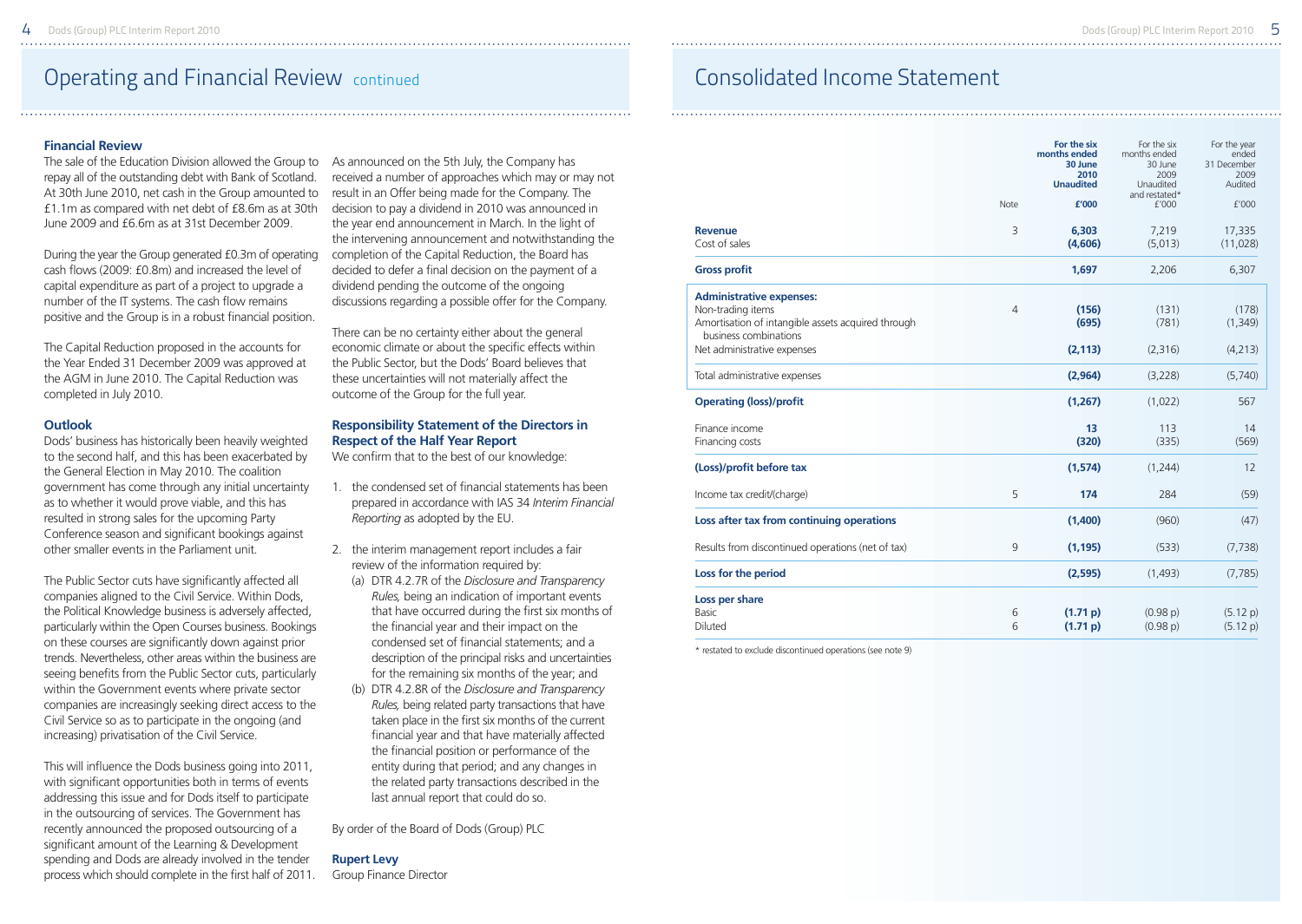## Consolidated Statement of Comprehensive Income Consolidated Statement of Financial Position

|                                                                                                | For the six<br>months ended<br>30 June<br>2010<br><b>Unaudited</b><br>£'000 | For the six<br>months ended<br>30 June<br>2009<br>Unaudited<br>f'000 | For the year<br>ended<br>31 December<br>2009<br>Audited<br>f'000 |
|------------------------------------------------------------------------------------------------|-----------------------------------------------------------------------------|----------------------------------------------------------------------|------------------------------------------------------------------|
| Loss for the period                                                                            | (2,595)                                                                     | (1,493)                                                              | (7, 785)                                                         |
| Exchange differences on translation of foreign operations                                      | (29)                                                                        | 12                                                                   | (3)                                                              |
| Other comprehensive loss for the period                                                        | (29)                                                                        | 12                                                                   | (3)                                                              |
| Total comprehensive loss in the period attributable<br>to equity holders of the parent company | (2,624)                                                                     | (1,481)                                                              | (7,788)                                                          |

|                                                                                                                                              | Note   | As at<br>30 June<br>2010<br><b>Unaudited</b><br>£'000 | As at<br>30 June<br>2009<br>Unaudited<br>f'000 | As at<br>31 December<br>2009<br>Audited<br>f'000 |
|----------------------------------------------------------------------------------------------------------------------------------------------|--------|-------------------------------------------------------|------------------------------------------------|--------------------------------------------------|
| Goodwill<br>Intangible assets<br>Property, plant and equipment                                                                               | 7<br>8 | 18,906<br>15,166<br>121                               | 22,847<br>29,702<br>307                        | 18,906<br>15,720<br>132                          |
| <b>Non-current assets</b>                                                                                                                    |        | 34,193                                                | 52,856                                         | 34,758                                           |
| Inventories<br>Trade and other receivables<br>Derivative financial instruments<br>Cash<br>Assets classified as held for sale                 |        | 138<br>3,600<br>1,131                                 | 2,424<br>4,553<br>54<br>$\equiv$               | 123<br>2,797<br>35<br>428<br>10,733              |
| <b>Current assets</b>                                                                                                                        |        | 4,869                                                 | 7,031                                          | 14,116                                           |
| Interest bearing loans and borrowings<br>Income tax payable<br>Trade and other payables<br>Liabilities classified as held for sale           |        | (154)<br>(5, 594)                                     | (2, 130)<br>(81)<br>(6, 721)                   | (2, 130)<br>(311)<br>(4,077)<br>(1, 359)         |
| <b>Current liabilities</b>                                                                                                                   |        | (5,748)                                               | (8,932)                                        | (7, 877)                                         |
| Net current (liabilities)/assets                                                                                                             |        | (879)                                                 | (1,901)                                        | 6,239                                            |
| <b>Total assets less current liabilities</b>                                                                                                 |        | 33,314                                                | 50,955                                         | 40,997                                           |
| Interest bearing loans and borrowings<br>Deferred tax liability                                                                              |        | (2,428)                                               | (6, 477)<br>(4,654)                            | (4,880)<br>(2,601)                               |
| <b>Non current liabilities</b>                                                                                                               |        | (2,428)                                               | (11, 131)                                      | (7, 481)                                         |
| <b>Net assets</b>                                                                                                                            |        | 30,886                                                | 39,824                                         | 33,516                                           |
| Equity attributable to equity holders of parent<br>Issued capital<br>Share premium<br>Other reserves<br>Retained loss<br>Translation reserve |        | 15,200<br>30,816<br>409<br>(15,510)<br>(29)           | 15,200<br>30,816<br>409<br>(6,589)<br>(12)     | 15,200<br>30,816<br>409<br>(12, 927)<br>18       |
| <b>Total equity</b>                                                                                                                          |        | 30,886                                                | 39,824                                         | 33,516                                           |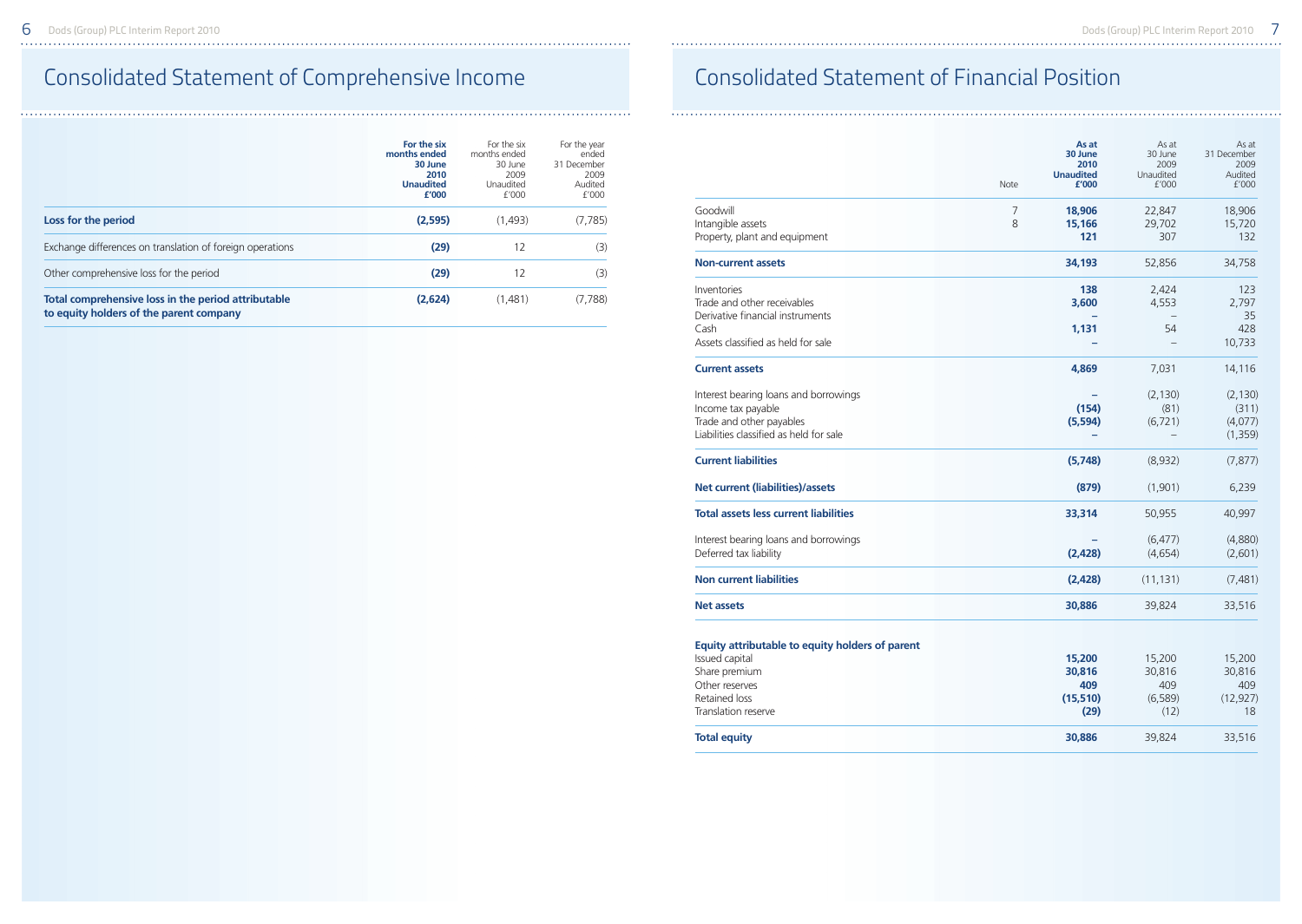## Consolidated Statement of Changes In Equity

| <b>At 30 June 2010</b>                                                                    | 15,200                                 | 30,816                                 | 409                                     | (15, 510)                                  | (29)                                         | 30,886                                                              |
|-------------------------------------------------------------------------------------------|----------------------------------------|----------------------------------------|-----------------------------------------|--------------------------------------------|----------------------------------------------|---------------------------------------------------------------------|
| Other comprehensive loss<br>Currency translation difference<br>Share based payment charge |                                        |                                        |                                         | 18<br>(6)                                  | (47)                                         | (29)<br>(6)                                                         |
| Total comprehensive loss<br>Loss for the year                                             |                                        |                                        |                                         | (2,595)                                    |                                              | (2, 595)                                                            |
| At 1 January 2010                                                                         | 15,200                                 | 30,816                                 | 409                                     | (12, 927)                                  | 18                                           | 41,329                                                              |
| Other comprehensive loss<br>Currency translation difference<br>Share based payment charge |                                        |                                        |                                         | (25)                                       | (3)                                          | (3)<br>(25)                                                         |
| Total comprehensive loss<br>Loss for the year                                             |                                        |                                        |                                         | (7, 785)                                   |                                              | (7,785)                                                             |
| At 1 January 2009                                                                         | 15,200                                 | 30,816                                 | 409                                     | (5, 117)                                   | 21                                           | 41,329                                                              |
|                                                                                           | Unaudited<br>Share<br>capital<br>f'000 | Unaudited<br>Share<br>premium<br>£'000 | Unaudited<br>Merger<br>reserve<br>£'000 | Unaudited<br>Retained<br>earnings<br>£'000 | Unaudited<br>Translation<br>reserve<br>£'000 | <b>Unaudited</b><br><b>Total</b><br>Shareholders'<br>funds<br>£'000 |

The company obtained court approval on 14 July 2010 to cancel the share premium account. This will be reflected in the financial statements for the year ending 31 December 2010.

### Consolidated Statement of Cash Flows

|                                                                                                                                                                                                                                                                                                                                                   | Note | For the six<br>months ended<br>30 June<br>2009<br><b>Unaudited</b><br>£'000 | For the six<br>months ended<br>30 June<br>2009<br>Unaudited<br>and restated*<br>f'000 | For the year<br>ended<br>31 December<br>2009<br>Audited<br>and restated*<br>£'000 |
|---------------------------------------------------------------------------------------------------------------------------------------------------------------------------------------------------------------------------------------------------------------------------------------------------------------------------------------------------|------|-----------------------------------------------------------------------------|---------------------------------------------------------------------------------------|-----------------------------------------------------------------------------------|
| <b>Cash flows from operating activities</b><br>Loss for the period                                                                                                                                                                                                                                                                                |      | (2,595)                                                                     | (1,493)                                                                               | (7, 785)                                                                          |
| Depreciation of property, plant and equipment<br>Amortisation of intangible assets acquired through business combinations<br>Amortisation of other intangible assets<br>Results from discontinued operations<br>Share based payments charges<br>Net finance costs<br>Income tax (credit)/charge<br>Cash flow relating to restructuring provisions |      | 54<br>695<br>173<br>1.195<br>307<br>(174)                                   | 58<br>781<br>169<br>533<br>221<br>(188)                                               | 109<br>1,349<br>355<br>7,738<br>(12)<br>555<br>59<br>(178)                        |
| Operating cash flows before movements in working capital                                                                                                                                                                                                                                                                                          |      | (345)                                                                       | 81                                                                                    | 2,190                                                                             |
| Change in inventories<br>Change in receivables<br>Change in payables                                                                                                                                                                                                                                                                              |      | (22)<br>(1,084)<br>1,904                                                    | 54<br>(303)<br>1,098                                                                  | 100<br>730<br>815                                                                 |
| Cash generated by operations                                                                                                                                                                                                                                                                                                                      |      | 453                                                                         | 930                                                                                   | 3,835                                                                             |
| Income tax paid                                                                                                                                                                                                                                                                                                                                   |      | (156)                                                                       | (159)                                                                                 | (408)                                                                             |
| Net cash from operating activities                                                                                                                                                                                                                                                                                                                |      | 297                                                                         | 771                                                                                   | 3.427                                                                             |
| <b>Cash flows from investing activities</b><br>Interest and similar income received<br>Proceeds from sale of property, plant and equipment<br>Acquisition of property, plant and equipment<br>Acquisition of other intangible assets                                                                                                              |      | 13<br>(99)<br>(258)                                                         | 112<br>(12)<br>(97)                                                                   | 14<br>$5\overline{)}$<br>(70)<br>(262)                                            |
| Net cash (used in)/provided by investing activities                                                                                                                                                                                                                                                                                               |      | (344)                                                                       | 3                                                                                     | (313)                                                                             |
| <b>Cash flows from financing activities</b><br>Interest and similar expenses paid<br>Repayment of borrowings                                                                                                                                                                                                                                      |      | (304)<br>(7,010)                                                            | (663)<br>(533)                                                                        | (684)<br>(2, 130)                                                                 |
| Net cash used in financing activities                                                                                                                                                                                                                                                                                                             |      | (7, 314)                                                                    | (1, 196)                                                                              | (2,814)                                                                           |
| Net (decrease)/increase in cash and cash equivalents in continuing operations<br>Opening cash and cash equivalents<br>Effect of exchange rate fluctuations on cash held                                                                                                                                                                           |      | (7, 361)<br>(369)<br>(17)                                                   | (422)<br>(676)<br>86                                                                  | 300<br>(676)<br>7                                                                 |
| Closing cash and cash equivalents in continuing operations                                                                                                                                                                                                                                                                                        |      | (7, 747)                                                                    | (1,012)                                                                               | (369)                                                                             |
| <b>Cash flows from discontinued operations</b><br>Net cash (decrease)/increase from operating activities<br>Net cash used in investing activities                                                                                                                                                                                                 |      | (718)<br>8.799                                                              | 822<br>(528)                                                                          | 1.031<br>(1,006)                                                                  |
| Net increase in cash<br>Opening cash and cash equivalents                                                                                                                                                                                                                                                                                         |      | 8,081<br>797                                                                | 294<br>772                                                                            | 25<br>772                                                                         |
| Closing cash and cash equivalents in discontinued operations                                                                                                                                                                                                                                                                                      |      | 8,878                                                                       | 1,066                                                                                 | 797                                                                               |
| <b>Closing cash</b>                                                                                                                                                                                                                                                                                                                               | 10   | 1.131                                                                       | 54                                                                                    | 428                                                                               |

\* restated to exclude discontinued operations (see note 9). The restatement of the cash flow statement for the year ended 31 December 2009 for discontinued cash flows has not been audited.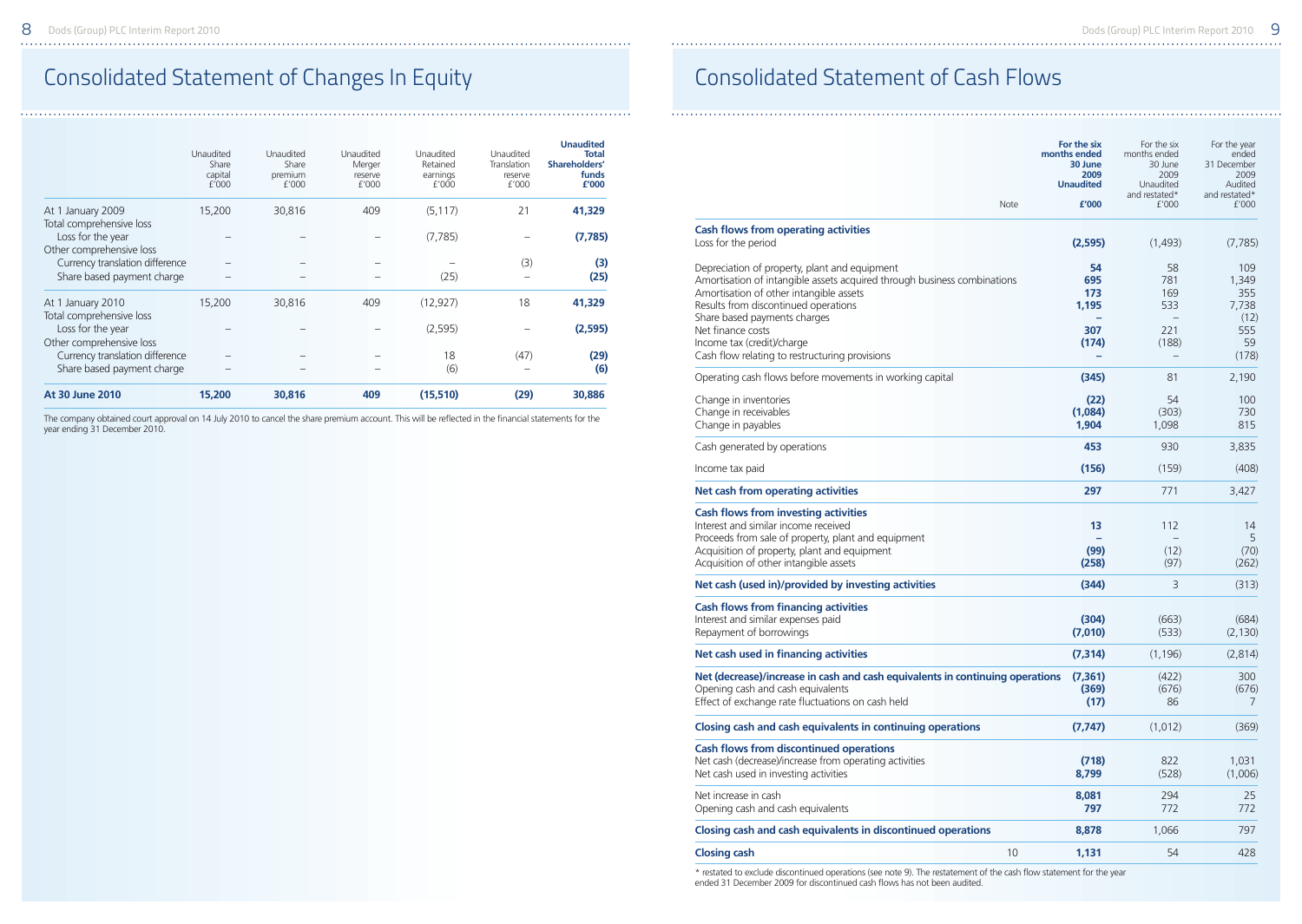### Notes to the Accounts 30 June 2010

### **1 Statement of Accounting Policies**

The interim financial statements have been prepared in accordance with the recognition and measurement principles of IFRSs as adopted by the EU, applying the accounting policies and presentation that were applied in the preparation of the Company's published consolidated financial statements for the year ended 31 December 2009.

### **Basis of preparation**

The Board continuously assesses and monitors the key risks of the business. Despite the current uncertainty in the global economy, the key risks that could affect the Group's medium term performance, and the factors which mitigate these risks, have not significantly changed from those set out in the Group's Annual Report for 2009. The Operating Review includes consideration of uncertainties affecting the Group in the remaining six months of the year. The Board has reviewed forecasts, including forecasts adjusted for significantly worse economic conditions, and remains satisfied with the Group's funding and liquidity position. On the basis of its forecasts, both base case and stressed, and available facilities, the Board has concluded that the going concern basis of preparation continues to be appropriate.

### **Discontinued operations**

A discontinued operation is a component of the Group's business that represents a separate major line of business or geographical area of operations that has been disposed of or that meets the criteria to be classified as held for sale. Discontinued operations are presented in the income statement (including the comparative period) analysing the post-tax profit or loss of the discontinued operation.

### **2 Statement of compliance**

These Condensed Consolidated Financial Statements are prepared in accordance with IAS 34: Interim Financial Reporting as endorsed and adopted for use in the European Union and Disclosure and Transparency Rules (DTR) of the Financial Services Authority. They do not include all of the information required for full annual financial statements, and should be read in conjunction with the Consolidated Financial Statements of the Group as at and for the year ended 31 December 2009. The comparative figures for the financial year ended 31 December 2009 are not the Company's statutory accounts for that financial year. Those accounts have been reported on by the Company's auditors and delivered to the Registrar of Companies. The report of the auditor was (i) unqualified, (ii) did not include a reference to any matters to which the auditors drew attention by way of emphasis without qualifying their report, and (iii) did not contain a statement under section 498(2) or (3) of the Companies Act 2006.

### **3 Segment information**

Segment information is presented in respect of the Group's operating segments. The operating segments have been identified on the basis of internal reports about the components of the Group that are regularly reviewed by the "chief operating decision maker" to allocate resources to the segments and to assess their performance.

|                                    | Six months ended<br>30 June<br>2010<br><b>Unaudited</b><br>£'000 | Six months ended<br>30 June<br>2009<br>Unaudited<br>£'000 | Year ended<br>31 December<br>2009<br>Unaudited<br>f'000 |
|------------------------------------|------------------------------------------------------------------|-----------------------------------------------------------|---------------------------------------------------------|
| Revenue                            |                                                                  |                                                           |                                                         |
| Political<br>Political<br>Learning | 4,364<br>1,939                                                   | 4,465<br>2,754                                            | 12,066<br>5,269                                         |
|                                    | 6,303                                                            | 7,219                                                     | 17,335                                                  |
| Education (discontinued)           | 1,550                                                            | 4,062                                                     | 7,951                                                   |

### **3 Segment information (continued)**

|                                                            | <b>Six months ended</b><br>30 June<br>2010<br><b>Unaudited</b><br>£'000 | Six months ended<br>30 June<br>2009<br>Unaudited<br>£'000 | Year ended<br>31 December<br>2009<br>Unaudited<br>£'000 |
|------------------------------------------------------------|-------------------------------------------------------------------------|-----------------------------------------------------------|---------------------------------------------------------|
| <b>Total revenue</b>                                       | 7,853                                                                   | 11,281                                                    | 25,286                                                  |
| <b>Revenue</b>                                             |                                                                         |                                                           |                                                         |
| United Kingdom<br>Continental Europe and rest of the world | 6,445<br>1,408                                                          | 9,958<br>1,323                                            | 21,196<br>4,090                                         |
|                                                            | 7,853                                                                   | 11,281                                                    | 25,286                                                  |
| <b>EBITDA from operations*</b>                             |                                                                         |                                                           |                                                         |
| Political<br>Political<br>Learning                         | 128<br>178                                                              | 61<br>547                                                 | 3,329<br>116                                            |
|                                                            | 306                                                                     | 608                                                       | 3,445                                                   |
| <b>Head Office</b>                                         | (491)                                                                   | (489)                                                     | (900)                                                   |
| EBITDA from continuing operations                          | (185)                                                                   | 119                                                       | 2,545                                                   |
| Education (discontinued)                                   | (88)                                                                    | 241                                                       | 1,223                                                   |
| <b>Total EBITDA</b>                                        | (273)                                                                   | 360                                                       | 3,768                                                   |

\*EBITDA is defined by the Directors as being earnings before interest, tax, depreciation, amortisation of intangible assets acquired through business combinations, and non-trading items.

A reconciliation between EBITDA and operating profit is shown in Schedule A.

### **4 Non-trading items**

| $\sim$                              | <b>Six months ended</b> Six months ended<br>30 June<br>2010<br><b>Unaudited</b><br>£'000 | 30 June<br>2009<br>Unaudited<br>f'000 | Year ended<br>31 December<br>2009<br>Auditec<br>f'000 |
|-------------------------------------|------------------------------------------------------------------------------------------|---------------------------------------|-------------------------------------------------------|
| Redundancy and people related costs | 156                                                                                      | 131                                   | 178                                                   |
|                                     | 156                                                                                      | 131                                   | 178                                                   |

### **5 Taxation**

The taxation charge for the six months ended 30 June 2010 is based on the expected annual tax rate.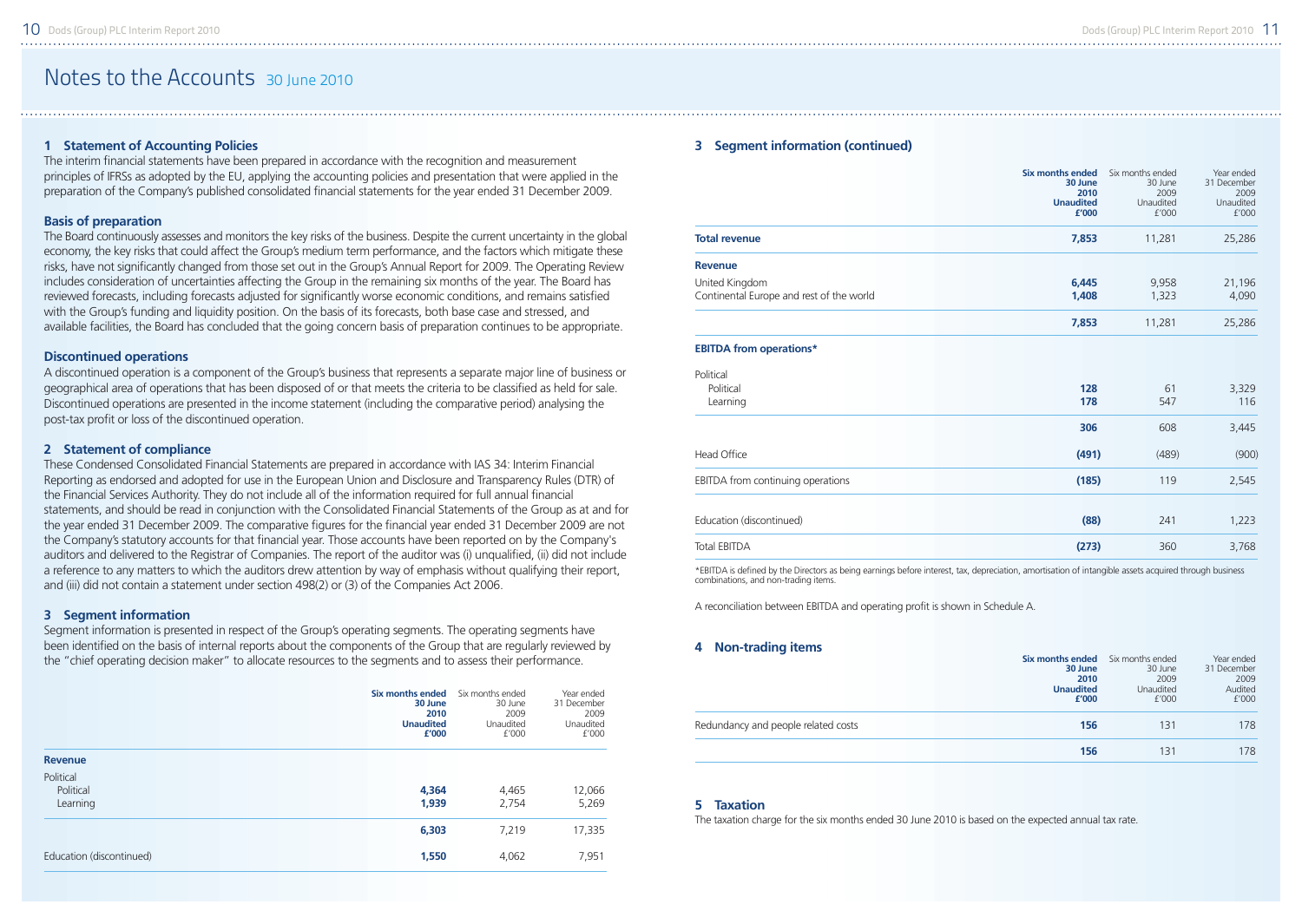### Notes to the Accounts continued

### **6 Normalised (loss)/profit attributable to shareholders post tax**

|                                                                                                                                                      | <b>Six months ended</b><br>30 June<br>2010<br><b>Unaudited</b><br>£'000 | Six months ended<br>30 June<br>2009<br>Unaudited<br>f'000 | Year ended<br>31 December<br>2009<br>Audited<br>f'000 |
|------------------------------------------------------------------------------------------------------------------------------------------------------|-------------------------------------------------------------------------|-----------------------------------------------------------|-------------------------------------------------------|
| Loss attributable to shareholders                                                                                                                    | (2,595)                                                                 | (1,493)                                                   | (7, 785)                                              |
| Add: results of discontinued operations                                                                                                              | 1.195                                                                   | 533                                                       | 7,738                                                 |
| Add: non-trading items net of tax                                                                                                                    | 112                                                                     | 94                                                        | 128                                                   |
| Add: amortisation of intangible assets acquired through business combinations                                                                        | 695                                                                     | 781                                                       | 1,349                                                 |
| Less: share based payment credit                                                                                                                     |                                                                         |                                                           | (12)                                                  |
| Adjusted (loss)/profit attributable to shareholders                                                                                                  | (593)                                                                   | (85)                                                      | 1,418                                                 |
|                                                                                                                                                      | <b>Shares</b>                                                           | Shares                                                    | Shares                                                |
| Weighted average number of shares<br>In issue during the year - basic<br>Dilutive potential ordinary shares                                          | 151.998.453                                                             | 151,998,453                                               | 151,998,453                                           |
| In issue during the year - diluted                                                                                                                   | 151,998,453                                                             | 151,998,453                                               | 151,998,453                                           |
| Loss per share - basic (pence)<br>Loss per share - diluted (pence)<br>Normalised (loss)/earnings per share before non-trading items and amortisation | (1.71)<br>(1.71)                                                        | (0.98)<br>(0.98)                                          | (5.12)<br>(5.12)                                      |
| of intangible assets acquired through business combinations (pence)                                                                                  | (0.39)                                                                  | (0.06)                                                    | 0.93                                                  |

### **7 Goodwill**

|                                                                   | <b>Six months ended</b><br>30 June<br>2010<br><b>Unaudited</b><br>£'000 | Six months ended<br>30 June<br>2009<br>Unaudited<br>f'000 | Year ended<br>31 December<br>2009<br>Audited<br>f'000 |
|-------------------------------------------------------------------|-------------------------------------------------------------------------|-----------------------------------------------------------|-------------------------------------------------------|
| <b>Cost &amp; Net book value</b><br>Opening balance<br>Impairment | 18,906                                                                  | 22,847                                                    | 22,847<br>(3,941)                                     |
| Closing balance                                                   | 18,906                                                                  | 22,847                                                    | 18,906                                                |

### **8 Intangible fixed assets**

|                                                          | <b>Six months ended</b><br>30 June<br>2010<br><b>Unaudited</b><br>£'000 | Six months ended<br>30 June<br>2009<br>Unaudited<br>£'000 | Year ended<br>31 December<br>2009<br>Audited<br>£'000 |
|----------------------------------------------------------|-------------------------------------------------------------------------|-----------------------------------------------------------|-------------------------------------------------------|
| Intangible assets acquired through business combinations |                                                                         |                                                           |                                                       |
| Cost                                                     |                                                                         |                                                           |                                                       |
| Opening balance<br>Impairment                            | 22,612<br>÷                                                             | 37,129                                                    | 37,129<br>(6, 732)                                    |
| Transferred to held for sale                             | $=$                                                                     | $\overline{\phantom{0}}$                                  | (7, 785)                                              |
| Closing balance                                          | 22,612                                                                  | 37,129                                                    | 22,612                                                |
|                                                          |                                                                         |                                                           |                                                       |
| <b>Amortisation</b>                                      |                                                                         |                                                           |                                                       |
| Opening balance                                          | 7,408                                                                   | 8,293                                                     | 8,293                                                 |
| Charge for the period                                    | 695                                                                     | 1,281                                                     | 2,352                                                 |
| Impairment<br>Transferred to held for sale               | $\equiv$                                                                | $\overline{\phantom{0}}$<br>$\overline{\phantom{0}}$      | (1,502)<br>(1,735)                                    |
|                                                          |                                                                         |                                                           |                                                       |
| Closing balance                                          | 8,103                                                                   | 9,574                                                     | 7,408                                                 |
| <b>Net book value</b>                                    |                                                                         |                                                           |                                                       |
| Opening balance                                          | 15,204                                                                  | 28,836                                                    | 28,836                                                |
| Closing balance                                          | 14,509                                                                  | 27,555                                                    | 15,204                                                |
| <b>Other intangible assets</b>                           |                                                                         |                                                           |                                                       |
| <b>Net book value</b>                                    |                                                                         |                                                           |                                                       |
| Opening balance                                          | 516                                                                     | 2,188                                                     | 2,188                                                 |
| Closing balance                                          | 657                                                                     | 2,147                                                     | 516                                                   |
| Net intangible assets                                    |                                                                         |                                                           |                                                       |
| Opening balance                                          | 15,720                                                                  | 31,024                                                    | 31,024                                                |
| Closing balance                                          | 15.166                                                                  | 29,702                                                    | 15,720                                                |

Other intangible assets comprise IT software and plate costs for revision guide materials.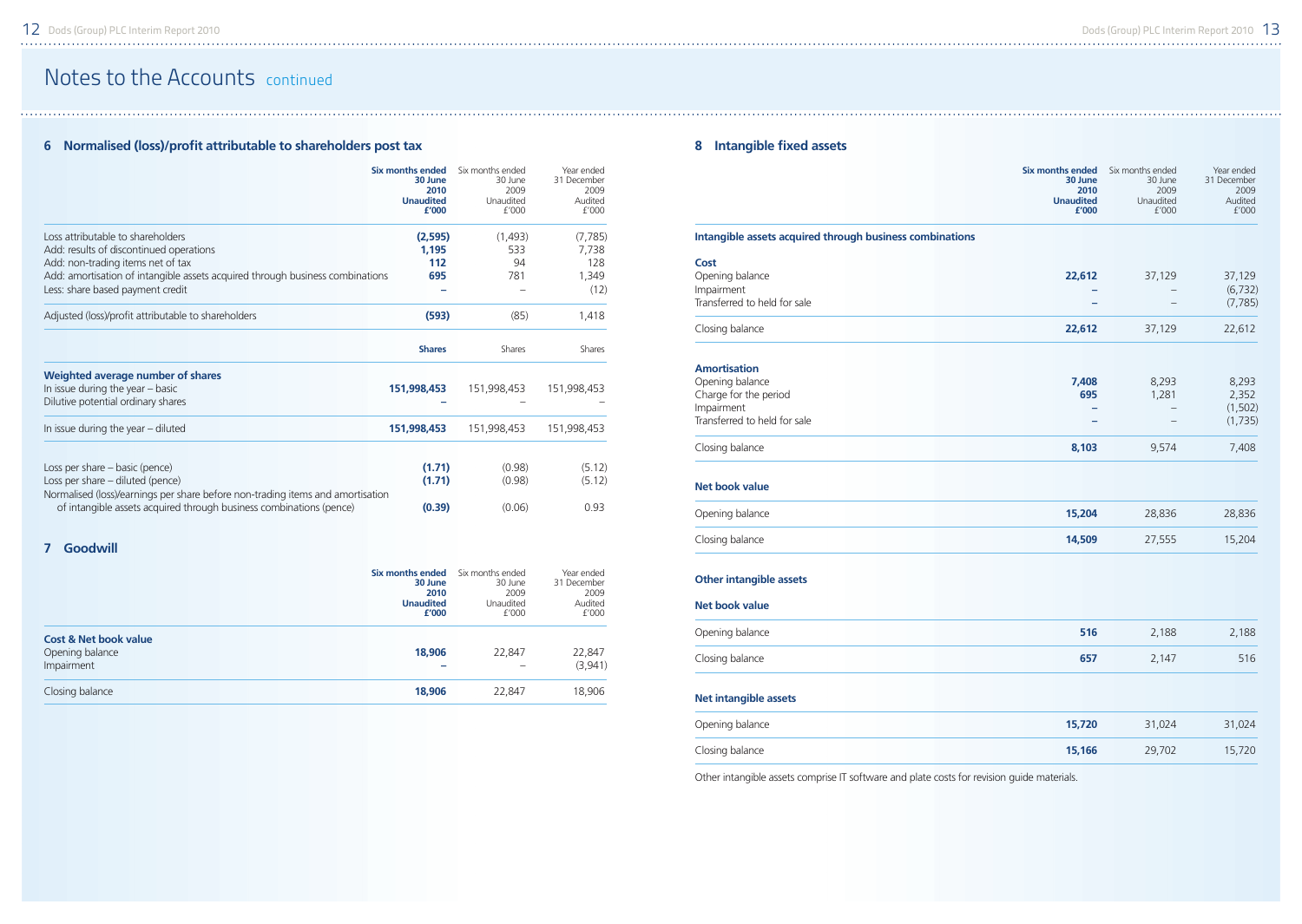### Notes to the Accounts continued Schedule A Schedule A

### **9 Discontinued operations**

Discontinued operations relates to the results of the Education Division, which was sold on 19 March 2010. The Education Division included Letts Educational Ltd, Leckie & Leckie Ltd and the division Lonsdale which was held within Dods (Group) PLC. Results attributable to this business were as follows:

|                                                                                                                     | <b>Six months ended</b><br>30 June<br>2010<br><b>Unaudited</b><br>£'000 | Six months ended<br>30 June<br>2009<br>Unaudited<br>£'000 | Year ended<br>31 December<br>2009<br>Audited<br>£'000 |
|---------------------------------------------------------------------------------------------------------------------|-------------------------------------------------------------------------|-----------------------------------------------------------|-------------------------------------------------------|
| Revenue                                                                                                             | 1,549                                                                   | 4,062                                                     | 7,951                                                 |
| Cost of sales                                                                                                       | (1, 109)                                                                | (2,354)                                                   | (4,452)                                               |
| Gross profit<br>Non-trading items<br>Amortisation of intangible assets acquired through                             | 440                                                                     | 1,708<br>(227)                                            | 3,499<br>(398)                                        |
| business combinations                                                                                               |                                                                         | (500)                                                     | (1,003)                                               |
| Impairment of goodwill and intangible assets<br>Other administrative expenses                                       | (560)                                                                   | (1, 514)                                                  | (9, 171)<br>(2,382)                                   |
| Operating loss                                                                                                      | (120)                                                                   | (533)                                                     | (9,455)                                               |
| Net finance costs                                                                                                   |                                                                         |                                                           | 2                                                     |
| Loss before tax                                                                                                     | (120)                                                                   | (533)                                                     | (9,453)                                               |
| Related income tax                                                                                                  |                                                                         |                                                           | 84                                                    |
| Deferred tax credit arising from intangible assets impaired<br>Loss on sale of discontinued operations (net of tax) | (1,075)                                                                 |                                                           | 1,631                                                 |
| Loss for the period                                                                                                 | (1, 195)                                                                | (533)                                                     | (7, 738)                                              |

### **10 Analysis of net debt**

|                                                                                 | At 1 January<br>2010<br>f'000 | Cash flow<br>f'000                       | Non-cash<br>movements<br>f'000 | Exchange<br>movement<br>£'000 | At 30 June<br>2010<br>f'000 |
|---------------------------------------------------------------------------------|-------------------------------|------------------------------------------|--------------------------------|-------------------------------|-----------------------------|
| Cash at bank and in hand<br>Debt due within one year<br>Debt due after one year | 428<br>(2, 130)<br>(4,880)    | 720<br>7.010<br>$\overline{\phantom{a}}$ | (4,880)<br>4.880               | (17)<br>-<br>-                | 1,131                       |
|                                                                                 | (6, 582)                      | 7,730                                    |                                | (17)                          | 1,131                       |

### **Reconciliation between operating profit and non-statutory measure**

The following tables reconcile operating profit as stated above to EBITDA, a non-statutory measure which the Directors believe is the most appropriate measure in assessing the performance of the Group.

EBITDA is defined by the Directors as being earnings before interest, tax, depreciation, amortisation of assets acquired through business combinations, and non-trading items.

| Six months ended 30 June 2010                                 | Operating<br>(loss)/profit<br>f'000 | Depreciation*<br>£'000 | Amortisation of<br>intangible assets<br>£'000 | Non-trading<br>items<br>f'000 | <b>EBITDA</b><br>£'000 |
|---------------------------------------------------------------|-------------------------------------|------------------------|-----------------------------------------------|-------------------------------|------------------------|
| Political<br>Political<br>Learning                            | (817)<br>50                         | 216<br>6               | 581<br>114                                    | 148<br>8                      | 128<br>178             |
| Head Office                                                   | (767)<br>(500)                      | 222<br>9               | 695                                           | 156                           | 306<br>(491)           |
| Result from continuing operations<br>Education (discontinued) | (1,267)<br>(120)                    | 231<br>32              | 695<br>$\overline{\phantom{a}}$               | 156<br>-                      | (185)<br>(88)          |
| Group total                                                   | (1, 387)                            | 263                    | 695                                           | 156                           | (273)                  |

| <b>Year ended 31 December 2009</b> | Operating<br>profit/(loss)<br>£'000 | Depreciation*<br>£'000 | Amortisation of<br>intangible assets<br>£'000 | Non-trading<br>items<br>£'000 | <b>EBITDA</b><br>£'000 |
|------------------------------------|-------------------------------------|------------------------|-----------------------------------------------|-------------------------------|------------------------|
| Political                          |                                     |                        |                                               |                               |                        |
| Political<br>Learning              | 1,663<br>(107)                      | 430<br>17              | 1,219<br>130                                  | 17<br>76                      | 3,329<br>116           |
|                                    | 1,556                               | 447                    | 1,349                                         | 93                            | 3,445                  |
| <b>Head Office</b>                 | (989)                               | 16                     |                                               | 73                            | (900)                  |
| Result from continuing operations  | 567                                 | 463                    | 1,349                                         | 166                           | 2,545                  |
| Education (discontinued)           | (9,455)                             | 119                    | 10,174                                        | 385                           | 1,223                  |
| Group total                        | (8,888)                             | 582                    | 11,523                                        | 551                           | 3,768                  |
| Six months ended 30 June 2009      | Operating<br>(loss)/profit<br>£'000 | Depreciation*<br>£'000 | Amortisation of<br>intangible assets<br>£'000 | Non-trading<br>items<br>£'000 | <b>EBITDA</b><br>£'000 |
| Political                          |                                     |                        |                                               |                               |                        |
| Political                          | (804)                               | 210                    | 627                                           | 28                            | 61                     |
| Learning                           | 330                                 | 10                     | 154                                           | 53                            | 547                    |
|                                    | (474)                               | 220                    | 781                                           | 81                            | 608                    |
| <b>Head Office</b>                 | (548)                               | 8                      |                                               | 51                            | (489)                  |
| Result from continuing operations  | 1,022                               | 228                    | 781                                           | 132                           | 119                    |
| Education (discontinued)           | (533)                               | 48                     | 500                                           | 226                           | 241                    |
| Group total                        | (1, 555)                            | 276                    | 1,281                                         | 358                           | 360                    |

\*including amortisation of software shown within intangibles.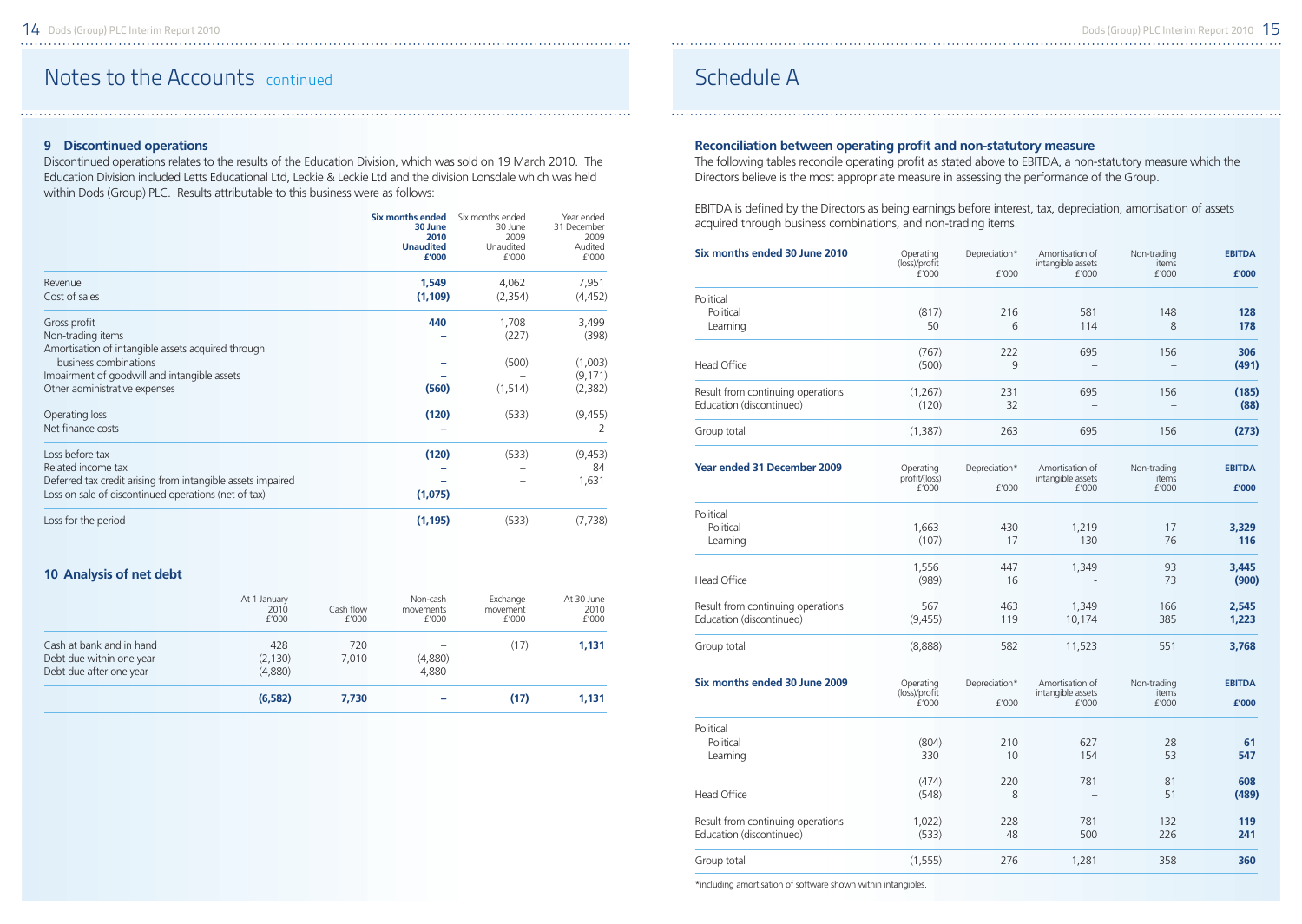### **Company Registrar**

Equiniti provide a range of shareholder information on-line. You can check your holding and find practical help on transferring shares and updating your personal details at www.sharereview.co.uk. Equiniti may also be contacted on 0871 384 2639 (calls to this number are charged at 8p per minute from a BT landline. Other telephony providers' costs may vary), or by writing to Equiniti, Aspect House, Spencer Road, Lancing, West Sussex, BN99 6DA.

### **Share Dealing Service**

An internet and telephone share dealing service is operated by the Company's registrar, Equiniti, enabling shareholders to buy and sell Dods (Group) PLC Ordinary shares on the London Stock Exchange. Shareholders who are interested in using these services should visit www.sharereview.co.uk or telephone +44 (0) 845 603 737.

### **Unsolicited Mail**

The Company is required by law to make its share register available upon request to the public and organisations which may use it as a mailing list resulting in shareholders receiving unsolicited mail. Shareholders wishing to limit the receipt of such mail should write to the Mailing Preference Service, DMA House, 70 Margaret Street, London W1W 8SS.

### **ShareGift**

Shareholders, who hold only a small number of shares, where dealing costs make it uneconomic to sell them, may wish to consider donating them to charity though ShareGift, a registered charity administered by The Orr Mackintosh Foundation. The relevant share transfer form can be obtained from their website www.sharegift.org or by writing to ShareGift, 5 Lower Grosvenor Place, London SW1W 0EJ, or by telephoning +44 (0)20 7828 1151.

### **Dividend Payments to Mandated Accounts**

Where shareholders have given instruction for future dividends to be paid directly to a bank or building society account, this is done via the Bankers Automated Clearing System (BACS). This facility provides an immediate access to funds, without the inconvenience of waiting for postal delivery or having personally to visit a bank.

## Shareholder Information **Directory, Secretary and Advisors**

### **Directors**

Gerry Murray (Chief Executive Officer) Rupert Levy (Group Finance Director) Kevin Hand (Non-Executive Chairman) Richard Flaye (Non-Executive Director)

#### **Secretary** Rupert Levy

**Registered Office**

4 Grosvenor Place London SW1X 7DL

Tel: +44 (0) 20 7811 5020 Fax: +44 (0) 20 7245 0271

Email: info@dodsgroupplc.com www.dodsgroupplc.com

**Registered Number** 04267888

## Corporate Directory

### **Political Division**

**Dods Parliamentary Communications Limited** Westminster Tower 3 Albert Embankment London SE1 7SP Tel: +44 (0) 20 7091 7500

Fax: +44 (0) 20 7091 7505 www.dods.co.uk www.trombinoscope.com

www.epolitix.com www.civilservicenetwork.com

Equiniti Aspect House Spencer Road Lancing West Sussex BN99 6DA

**Registrar**

Tel: +44 0871 384 2639 (calls to this number are charged at 8p per minute from a BT landline. Other telephony providers' costs may vary)

www.equiniti.co.uk

#### **Auditors**

KPMG Audit Plc 8 Salisbury Square London EC4Y 8BB

Tel: +44 (0) 20 7311 1000

www.kpmg.co.uk

**Huveaux Politique** 114 Charles de Gaulle 92200 Neuilly sur Seine

Tel: +33 1 55 62 68 00 Fax: +33 1 55 62 69 56

France

#### **Corporate Financial Advisors**

NOMAD and Broker Brewin Dolphin Limited 7 Drumsheugh Gardens Edinburgh EH3 7QH

Tel: +44 (0) 131 225 2566

www.blw.co.uk

#### **Bankers** Bank of Scotland

**Legal Advisors** Reynolds Porter Chamberlain LLP

**Huveaux Brussels** The International Press Centre 1 Boulevard Charlemagne 1041 Bruxelles Tel: +32 2 285 0891 Fax: +32 2 285 0823 **Fenman Limited** Unit 2, e-space North 181 Wisbech Road Littleport **Cambridgeshire** CB6 1RA

Belgium

www.theparliament.com

Tel: +44 (0) 1353 865350 Fax: +44 (0) 1353 865351

www.fenman.co.uk www.trainingjournal.com